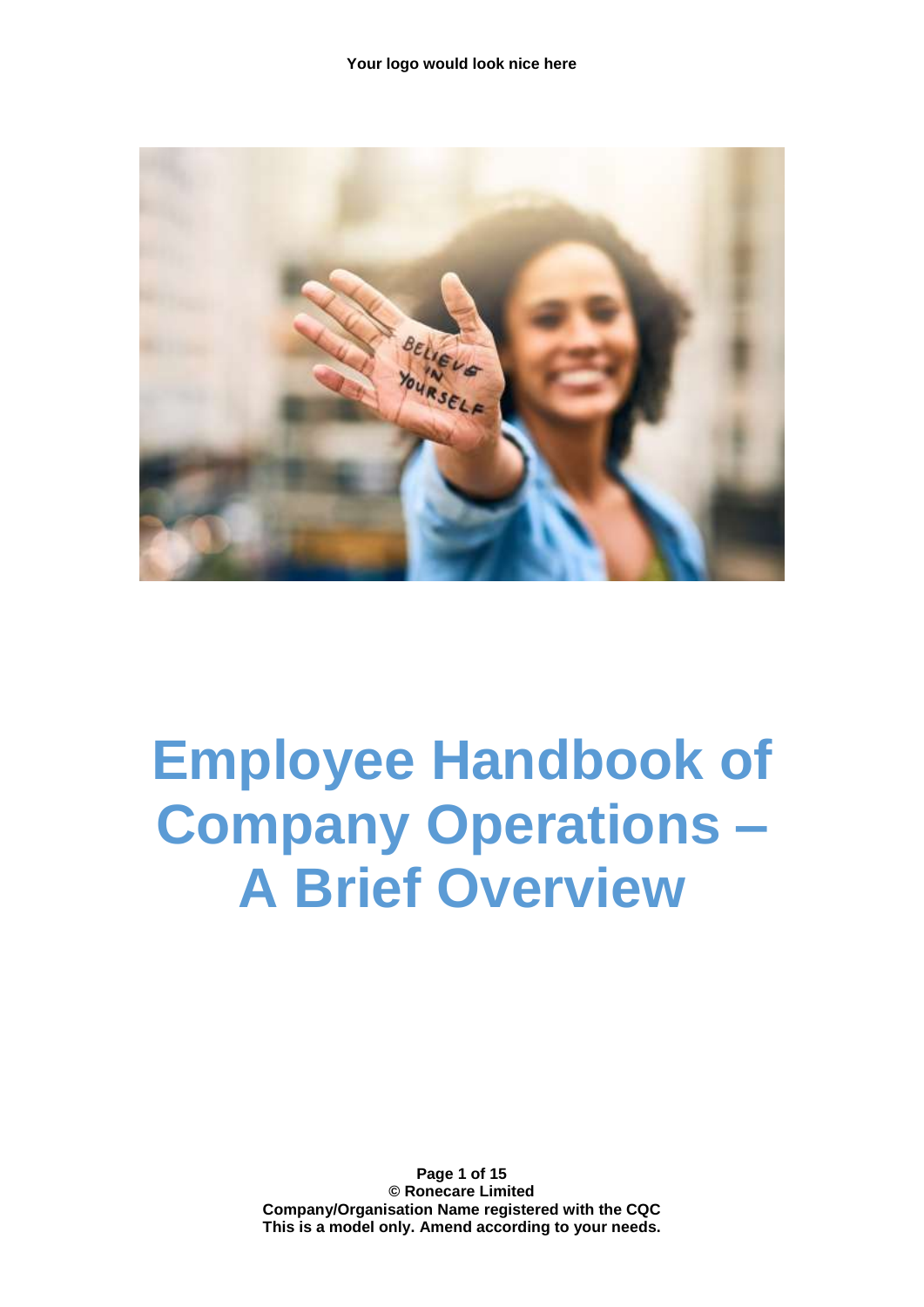*What we do and how we do it*

# **Aims and Objectives of the Company**

# **Our Mission Statement**

**To deliver safe, compassionate and personalised care and support to people in need so that they may continue to live at home and enjoy the benefits of independent living, community life and family.**

**To provide employment opportunities for dedicated professionals in a working environment which promotes dignity and respect, equal opportunities and fair rewards.**

**To be recognised within the local community as the provider of choice.**

#### **Our Core Values**

#### **Every Client in our care has the fundamental right to:**

- be regarded as an individual and given our special attention at all times;
- be cared for by people who are capable of understanding their needs and competent to meet those needs;
- be treated equally, and no less favourably than others;
- receive respect and understanding regarding their cultural, religious and spiritual beliefs;
- receive prompt attention in relation to all of their healthcare needs;
- be safe, feel loved and always know that "someone cares";
- be informed about all important decisions that affect them, and to have a say;
- be afforded privacy and respect for their belongings;
- have the opportunity to think independently, and make their own choices;
- complain about anything they feel is unfair or unjust, and to have that complaint listened and responded to.

#### **Our aims:**

- a) To work with each Client, social workers, relatives, Care and Support Workers and all others associated with his/her care and support towards identifying, implementing and reviewing a Personal Care and Support Plan which adequately reflects his/her needs at any one time;
- b) To promote independent living, working initially within the Client's range of abilities and competencies and striving to improve them;
- c) To deliver care and support in a manner which is non-discriminatory, sensitive to the cultural needs of the Client and respectful of their environment and traditions;
- d) To provide a flexible, responsive and non intrusive service that is tailored to the needs of the individual;
- e) To ensure that confidential information is protected at all times and only shared with others strictly in accordance with the Company's policy on Confidentiality.

**Page 2 of 15 © Ronecare Limited Company/Organisation Name registered with the CQC This is a model only. Amend according to your needs.**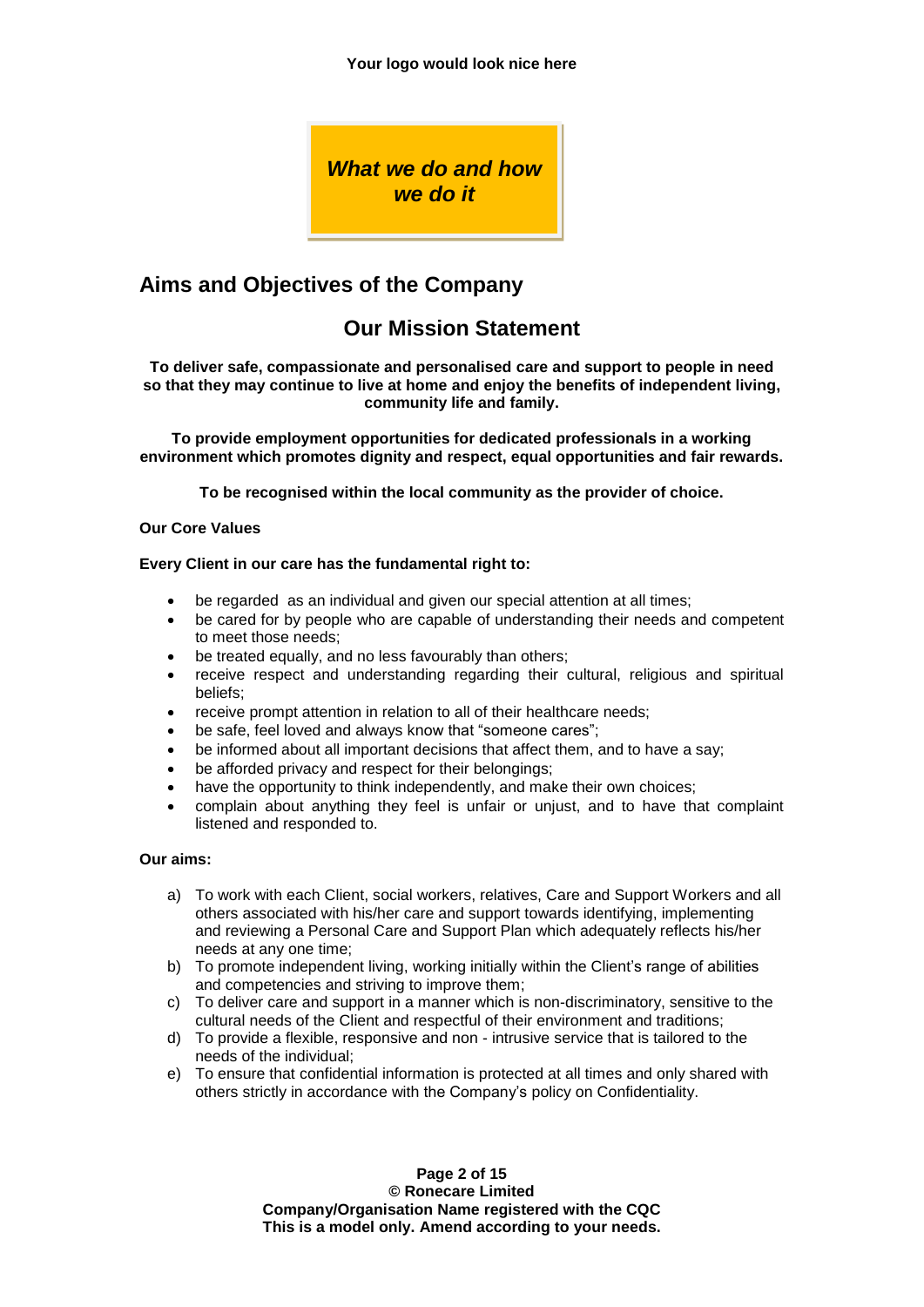#### **Assessment of Care and Support Needs and Requirements**

In most circumstances a representative of the Company will visit the Client before the commencement of service to discuss and agree the Client's precise care and support needs. Following this visit the Company will draw up a Personal Care and Support Plan and present this to the Client, together with an accurate assessment of the costs involved, the methods of payment etc. This information, together with the standard terms of business will constitute the contract between the Company and the Client.

#### **Recruitment, training and assignment of Care and Support Workers**

The Company's recruitment processes for care and support workers include a personal interview, reference checking and criminal records checks with the Disclosure and Barring Service (DBS). The DBS check provides additional confirmation that you are not listed on a register of workers who are not permitted to work with vulnerable adults and/or children. (POVA and PoCA).

The Company's care and support workers receive training in relation to the responsibilities which are assigned to them and are assessed by the Company as competent workers. You are required to follow Policies and Procedures which are designed to ensure the highest quality of service to Clients, and to protect confidential information.

The Company recognises that care and support is best given when you and the Client have worked together for some time, and will try to ensure continuity in this regard. There will be occasions, however, (such as holidays, sickness etc.) when you may not be available. In such cases, an alternative care and support worker will be supplied.

## **Fees Payable**

Clients will be responsible for the payment of fees in respect of the services we provide to them, as described in their Personal Care and Support Plan.

Clients will be advised of the amount of these fees before the commencement of our services to them, and the basis upon which these fees are calculated, which will normally be either the time spent or the number of visits.

Verification of hours spent or the number of visits made will be by way of timesheets or the use of electronic call monitoring. Where timesheets are used to verify attendance we will ask that the Client signs the timesheet as an accurate record on every occasion a timesheet is presented to them.

Where electronic call monitoring is used to verify attendance by the Care and Support Worker, then we ask that permission is given for the Care and Support Worker to use the Client's landline phone upon arrival and departure. Calls made by the Care and Support Worker for this service are free. The Company will make separate arrangements in cases where a landline is not in existence.

The Care and Support Worker is not authorised to use a Client's phone for any other purpose, except to call the emergency services. If Clients allow the Care and Support Worker to use their phone, then the Company will not be responsible for their call charges or rental.

## **Hours of Operation**

The Company is proud to say that it operates 24 hours a day, seven days a week and 365 days per year! The Company's office is open between 8.30 am and 5.30 pm, Monday to Friday.

> **Page 3 of 15 © Ronecare Limited Company/Organisation Name registered with the CQC This is a model only. Amend according to your needs.**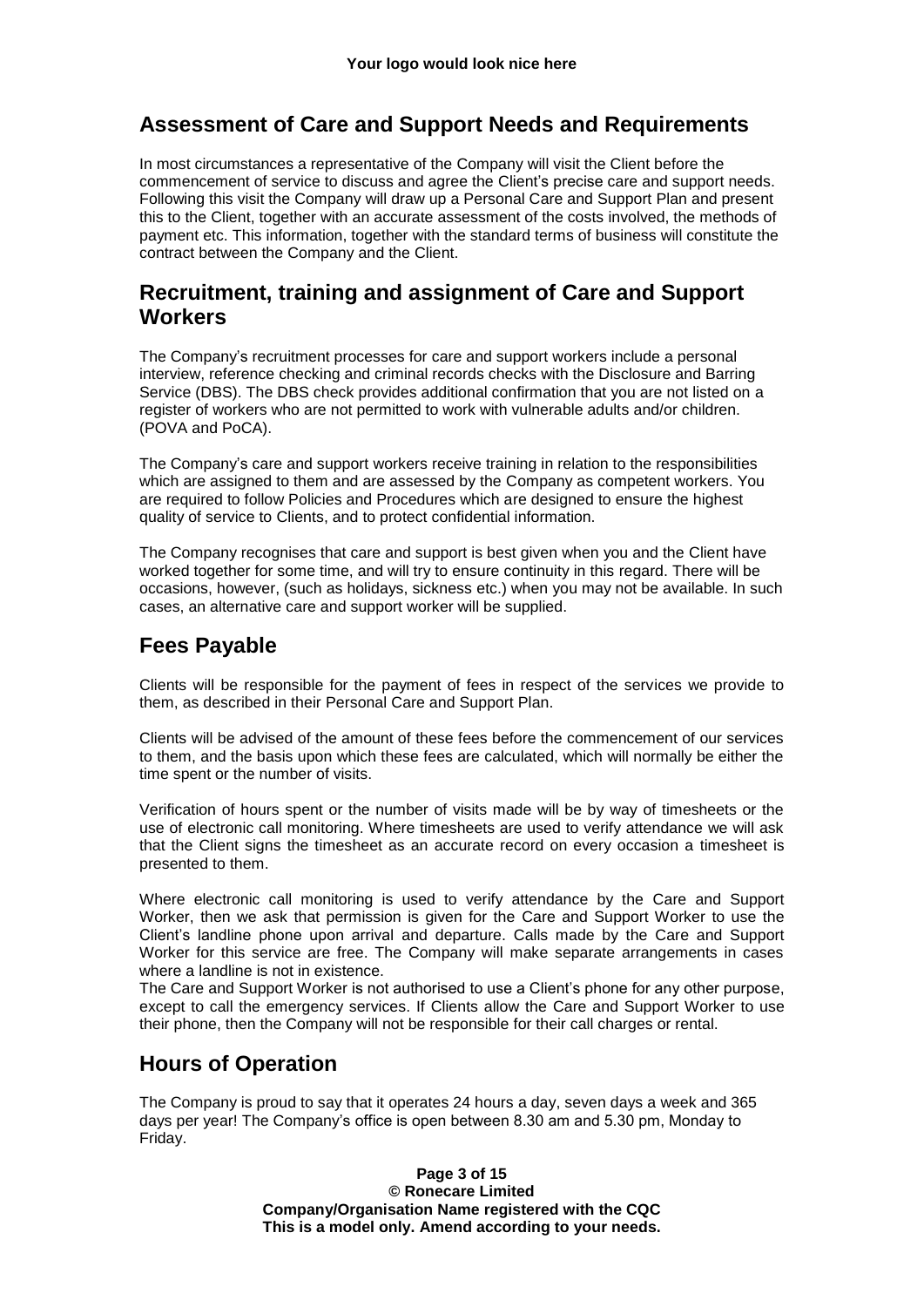#### **Insurance**

The Company accepts no liability, howsoever caused, on behalf of ourselves, our servants, agents or contractors for any losses, costs, damages, claims or expenses in connection with our failure to provide our care and support services to a Client.

The Company has comprehensive Insurance cover in respect of Employer's Liability and Public Liability.

# **Key Holding**

On occasion, and solely in order to gain access to a Client's home to provide agreed care and support services, the Company may be given keys, or access codes. This will be done only after discussion with, and the agreement of, the Client, or his/her representative. Such arrangements will be recorded on the Client's Personal Care and Support Plan, and any other supporting documentation.

Each key in the Company's possession will be marked so as to identify it to a particular Client. Information will be entered onto a database or register identifying the address the key belongs to and the number of keys in possession by staff. The Company will also keep a record of who has possession of keys at any one time. Keys will not have information on them which specifies the addresses of individual Clients. It will not be possible, therefore, for a lost key to be used to gain access to a Client's home.

## **Nature of the Services Provided**

Although we do not provide nursing care, we can offer Clients a very comprehensive range of care and support services. The delivery of these services starts with a discussion with the Client, usually in their home on the help they need. This process is called initial Assessment, and is usually undertaken by one of our senior staff members. Where an Assessment has already been undertaken (for example by a representative from the Local Authority) then this will form the basis of our discussion.

**Examples** of the kinds of services we are used to providing include:

**Personal care and hygiene** - assisting with dressing, undressing, (getting up and going to bed) washing, bathing, showering, shaving, oral hygiene, the taking of medication etc.

**Personal services** - shopping, arranging appointments, accessing local services, arranging for prescriptions, helping maintain social and family contacts, accompanying you on visits and medical appointments, letter writing, managing correspondence, caring for your pets, providing companionship etc.

**Maintaining continence** - assisting with toileting and the use of incontinence aids.

**Food preparation** - preparing snacks/meals and assisting with eating/drinking.

**Domestic services** - shopping, pension collection, laundry, light cleaning etc.

# **Quality of Service**

The Company is judged by its Clients, Clients' families, other important stakeholders and the Care Quality Commission (CQC) on its merits. The Company's expectations, in respect of the quality of the service it delivers are high. It is essential, therefore, that the views of those at the receiving end of care and support, and those closely associated with them, are known. This translates into the very purpose of the Quality Assurance programme – to establish:

> **Page 4 of 15 © Ronecare Limited Company/Organisation Name registered with the CQC This is a model only. Amend according to your needs.**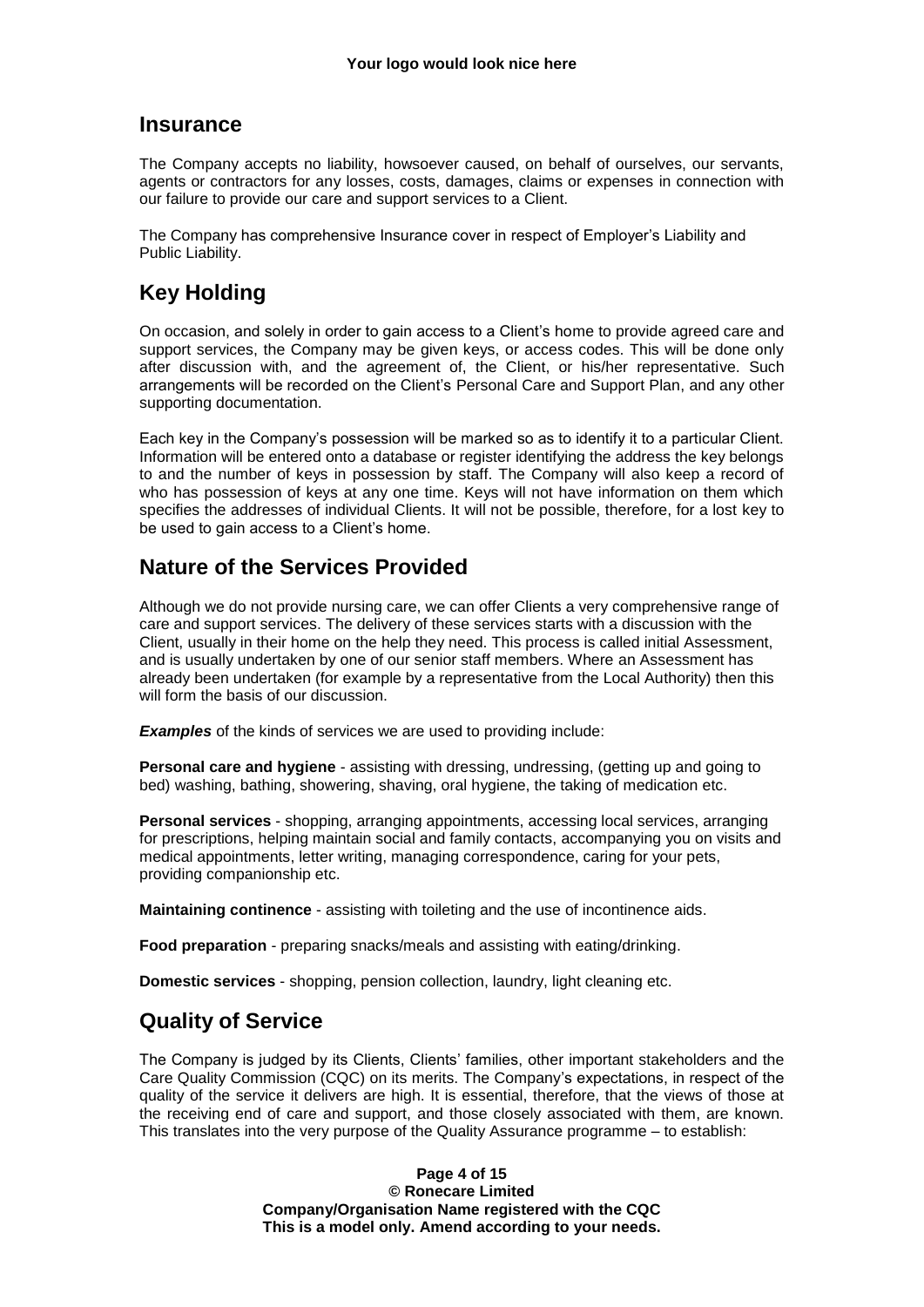- a) How well we are doing;
- b) How we can improve.

#### **Informal Processes**

All employees of the Company are encouraged, when in contact with Clients, their representatives or family members, to ask their views on how care and support is being delivered, and to what level of satisfaction. This allows the Company to maintain a constant "finger on the pulse" so to speak, and to remove any known areas of dissatisfaction without unnecessary delay.

#### **Formal Processes**

The Company will ask the views of Clients, family members and staff on a regular basis using questionnaires in order to gain feedback on how well it is doing. These questionnaires are based upon how the Company is performing during the delivery of service. Our approach is to use the questionnaires to identify with quality statements which we have devised and seek a response from the individual completing the questionnaire as to how they relate to the statement.

## **Records**

It is imperative that the conduct of business undertaken by the Company is properly recorded in accordance with established good practice and regulatory requirements such as the General Data Protection Regulations and the Data Protection Act 2018. These refer to the collection, maintenance and disposal of personal and sensitive personal data, and the need to provide privacy notices to both Staff and Clients in order that they understand what information is being kept about them, and the purposes for which the information is kept. All Clients and Staff will be given the opportunity to give, or withhold consent as they wish.

All personal data obtained and held by the Company, and relating to both Clients and Staff will:

- be processed fairly, lawfully and in a transparent manner;
- be collected for specific, explicit, and legitimate purposes;
- be adequate, relevant and limited to what is necessary for the purposes of processing;
- be kept accurate and up to date. Every reasonable effort will be made to ensure that inaccurate data is rectified or erased without delay;
- not be kept for longer than is necessary for its given purpose;
- be processed in a manner that ensures appropriate security of personal data including protection against unauthorised or unlawful processing, accidental loss, destruction or damage by using appropriate technical or organisation measures;
- comply with the relevant GDPR procedures for international transferring of personal data, where appropriate and relevant.

## **Refusal/Withdrawal of Service**

There may be circumstances arising where we have to consider the temporary or permanent withdrawal of service. These include situations such as: failure to pay our invoices for the services we provide; persistent lateness in the payment of such invoices; failure by the Client or any other person to provide or maintain a safe working environment and/or appropriate equipment; unlawful discrimination; extreme alcohol consumption; unreasonable behaviour or requests to our Care and Support Worker to undertake unreasonable or illegal activities.

> **Page 5 of 15 © Ronecare Limited Company/Organisation Name registered with the CQC This is a model only. Amend according to your needs.**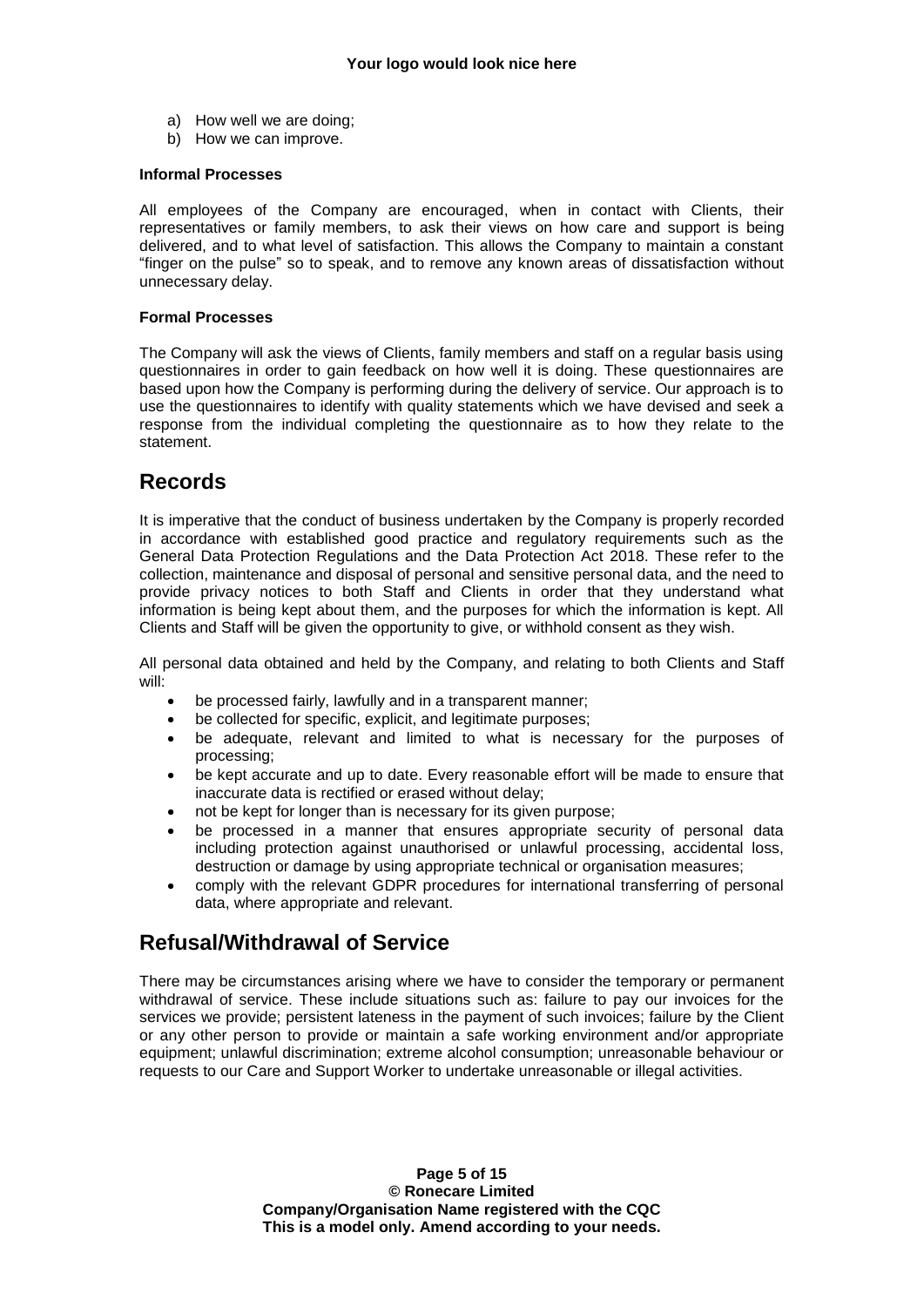## **Review of Health and Safety Assessment and the Personal Care and Support Plan**

The Company will review the Health and Safety Assessment annually, or whenever an accident or an untoward incident takes place. The Personal Care and Support Plan for the Client will be reviewed in accordance with a schedule agreed between the Company and the Client **or** when circumstances dictate that this should be undertaken.

# **Supplies and/or Equipment**

The Company does not provide any supplies or equipment in connection with the care and support services which are to be undertaken unless this has been specifically agreed with the Client. You need to advise the Client when equipment is needed or supplies need to be replenished.

# **Vetting of Staff**

The Company is responsible for the care and support and safeguarding of some of the most vulnerable people in society. This responsibility is undertaken through its workforce of devoted and dedicated individuals who show exemplary qualities of care and compassion. Our ability to feel confident that our employees possess these, and other important qualities, is because we take our recruitment seriously. This includes exercising sound judgement, and undertaking checking procedures available to and required of us, such as taking up references, confirming qualifications and experience, and ensuring that no individual offered employment with us has either a criminal record which is serious enough for us to withdraw or is someone who is on a list of individuals who are barred from working with vulnerable adults or children, and whose employment would be illegal.

Criminal record checks, together with checks on barred lists, are made through the Disclosure and Barring Service (DBS). The Company will make relevant DBS checks on all prospective employees occupying qualifying positions.



The Company provides homecare. Our Clients are often elderly, live alone, and are vulnerable. We may be the only visitors on any particular day. Our service is often an essential lifeline to the outside world. As such, it is imperative that when we visit, in order to provide services, we are able to gain access, and if not, to question why, and deal with the situation professionally and without delay.

# **Gaining access to a Client's home**

The preferred method for gaining access to a Client's home will be to knock on the door, and to request and gain entry with the permission of the Client. Where the Company has been given keys, or access codes, then the Company's Care and Support Worker will announce their arrival by ringing the bell or knocking on the entry door prior to opening. Where the Client is deaf, or otherwise incapable of indicating their willingness to, and acceptance of, the Care and Support Worker's entry, then some other approach will be agreed and adopted at the time the service begins. Entry without permission is only acceptable in a clear emergency situation or where there are concerns regarding the safety of the Client.

> **Page 6 of 15 © Ronecare Limited Company/Organisation Name registered with the CQC This is a model only. Amend according to your needs.**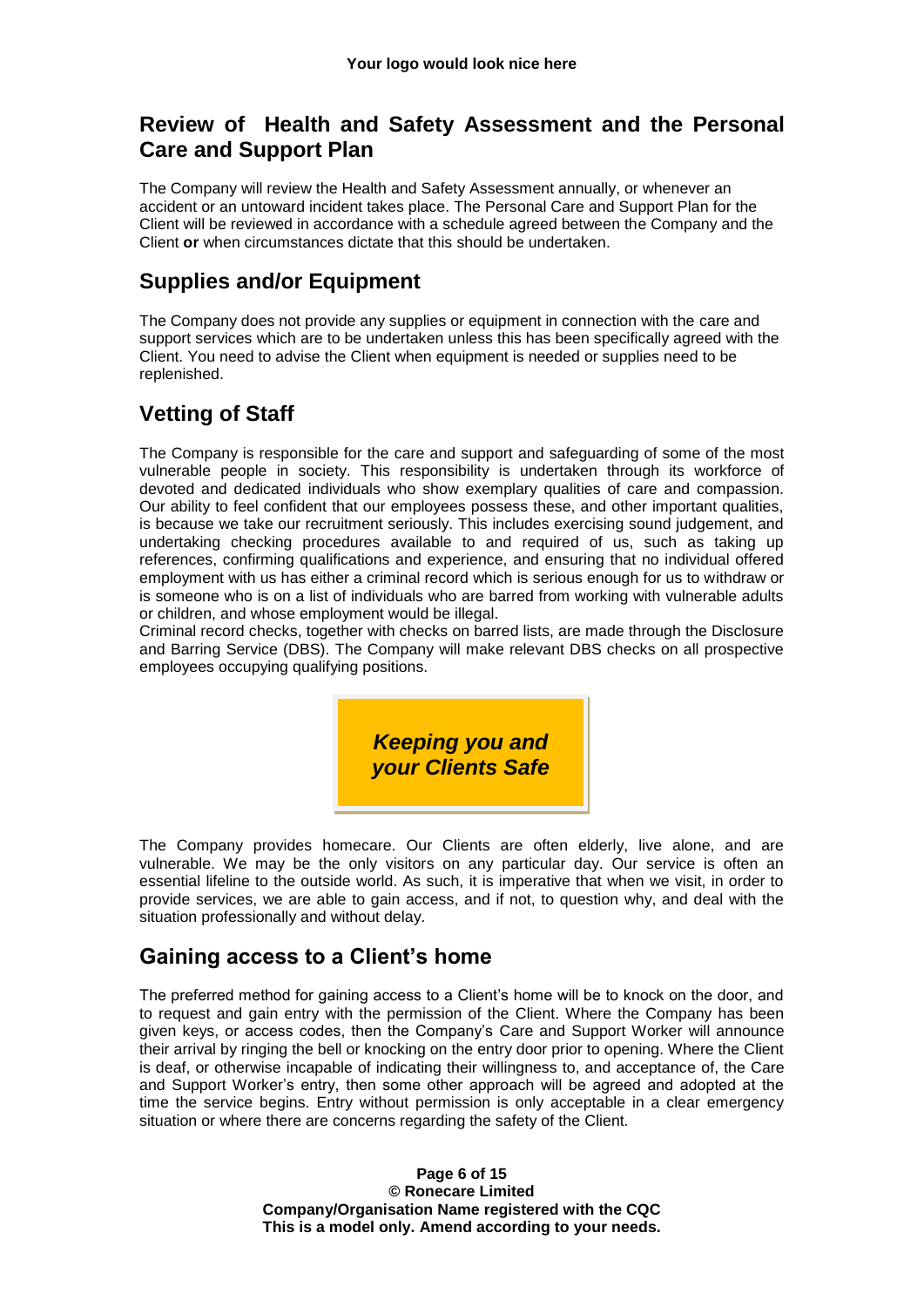#### **No answer**

In the event of not being able to gain access to a Client's home at a time that they are due to deliver care or support or have a pre-planned appointment to see the Client but they are not answering the door the Care and Support Worker should without delay:

- 1. Check all the doors (one might be unlocked), look through windows and call out through the letterbox.
- 2. If the Client can be seen or heard, but appears to be in difficulty, then the Care and Support Worker must contact the emergency services immediately, inform them that a vulnerable person is at risk and then contact the office to notify the situation.
- 3. The Care and Support Worker must make a note of the time of initially trying to gain access and the time of the call to the emergency services.
- 4. The Care and Support Worker must remain at the Client's property until the emergency services arrive.
- 5. If the Client cannot be seen or heard then the Care and Support Worker should in the first instance contact the Company office who will try telephoning the Client.
- 6. The Care and Support Worker can also speak with neighbours to establish whether they are aware of the Client's whereabouts whilst being mindful of confidentiality.

If it is not possible to gain useful information as to the whereabouts of the Client. and the Company's Care and Support Worker has reason to believe that the Client is in the home, but is incapable of answering, then the Care and Support Worker is advised to seek further advice from the office. This situation may escalate to contacting the emergency services and/or the Police.

#### **Security issues**

The Company's Care and Support Workers are required, upon leaving the Client's home to:

- a) Check with the Client that they are comfortable;
- b) Confirm the date/time of the next visit:
- c) Advise the Client if there is to be a change of Care and Support Worker, either on a permanent or temporary basis, and provide details.

#### **Accidents**

To ensure that any accidents, incidents and near misses are recorded, correctly investigated and, where appropriate, reported to the relevant authorities, the Company will:

- ensure that a clear accident, incident and near miss reporting protocol is communicated throughout the Company;
- appoint a responsible person who will report reportable accidents/incidents/near misses to the relevant authorities;
- ensure all accidents and incidents are recorded in the accident book;
- investigate all accidents and incidents fully, to establish their root cause and to develop new procedures to reduce recurrence;
- review accident and incident statistics periodically, to identify trends;

**Page 7 of 15 © Ronecare Limited Company/Organisation Name registered with the CQC This is a model only. Amend according to your needs.**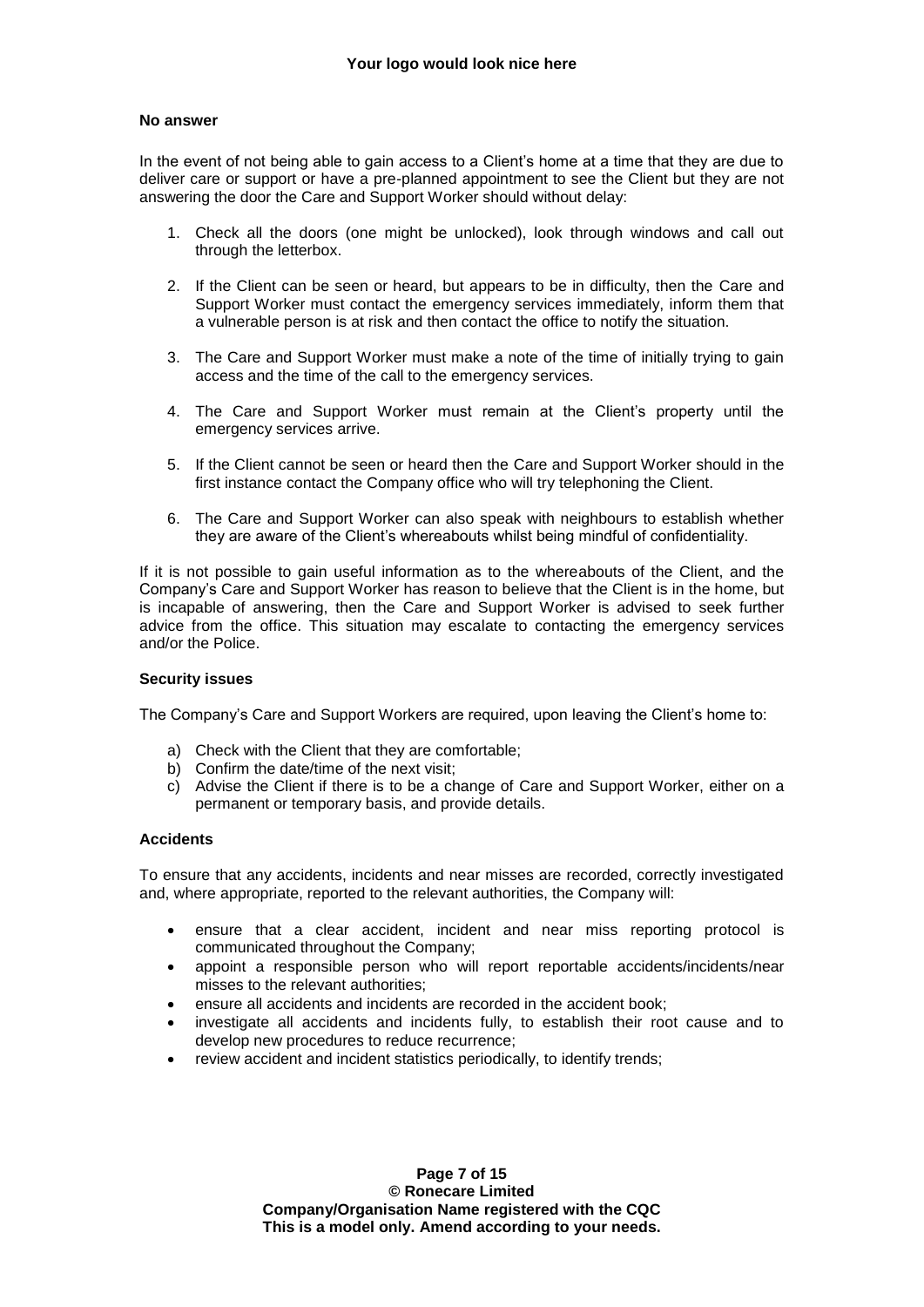# **Control of Infection**

Infectious diseases are caused by biological agents, that is, viruses, bacteria, fungal spores and other micro-organisms. These biological agents can be:

- Airborne:
- carried by animals;
- carried by other humans;
- present in manufacturing processes;
- present in water systems.

Infection control is the discipline concerned with preventing the spread of infection within the workplace and protecting those working in close proximity to potential sources of infectious substances.

To ensure that infection control procedures are in place and managed in compliance with relevant health and safety regulations, the Company will:

- assess, reduce and control the risks associated with possible infections in the workplace;
- provide appropriate information, instruction and training for employees who may be exposed to possible infections;
- assign to a senior member of staff the responsibility for investigating and recording accidents, incidents and near misses relating to infection control, and to ensure that reports are made as required;
- provide the senior members of staff with 24-hour access to advice on infection prevention and infection control;
- keep appropriate records.

## **Gifts, Wills and Bequests**

The Company's reputation is based on a number of factors, with quality of service, integrity, honesty and professionalism being of the highest importance. It follows that any act which might cast doubts about the Company's behaviour in relation to these factors is to be deplored.

The following behaviour is unacceptable:

- accepting any financial or other reward from any person in return for providing some favour;
- requesting a financial or other reward from any person in return for providing some favour;
- offering any financial or other reward from any person in return for providing some favour.

## **Handling Client's Money**

The Company actively promotes and encourages Clients to be as independent as possible in respect of their care and support needs, including handling their own financial affairs wherever possible. Some Clients, however, may seek assistance in some respects, and if this is the case then the assistance to be provided will be discussed and agreed with the Client at the outset and fully documented in the Client's Personal Care and Support Plan. Assistance will be provided on a sound, open, honest and transparent basis and the highest standards of probity are to be followed at all times.

> **Page 8 of 15 © Ronecare Limited Company/Organisation Name registered with the CQC This is a model only. Amend according to your needs.**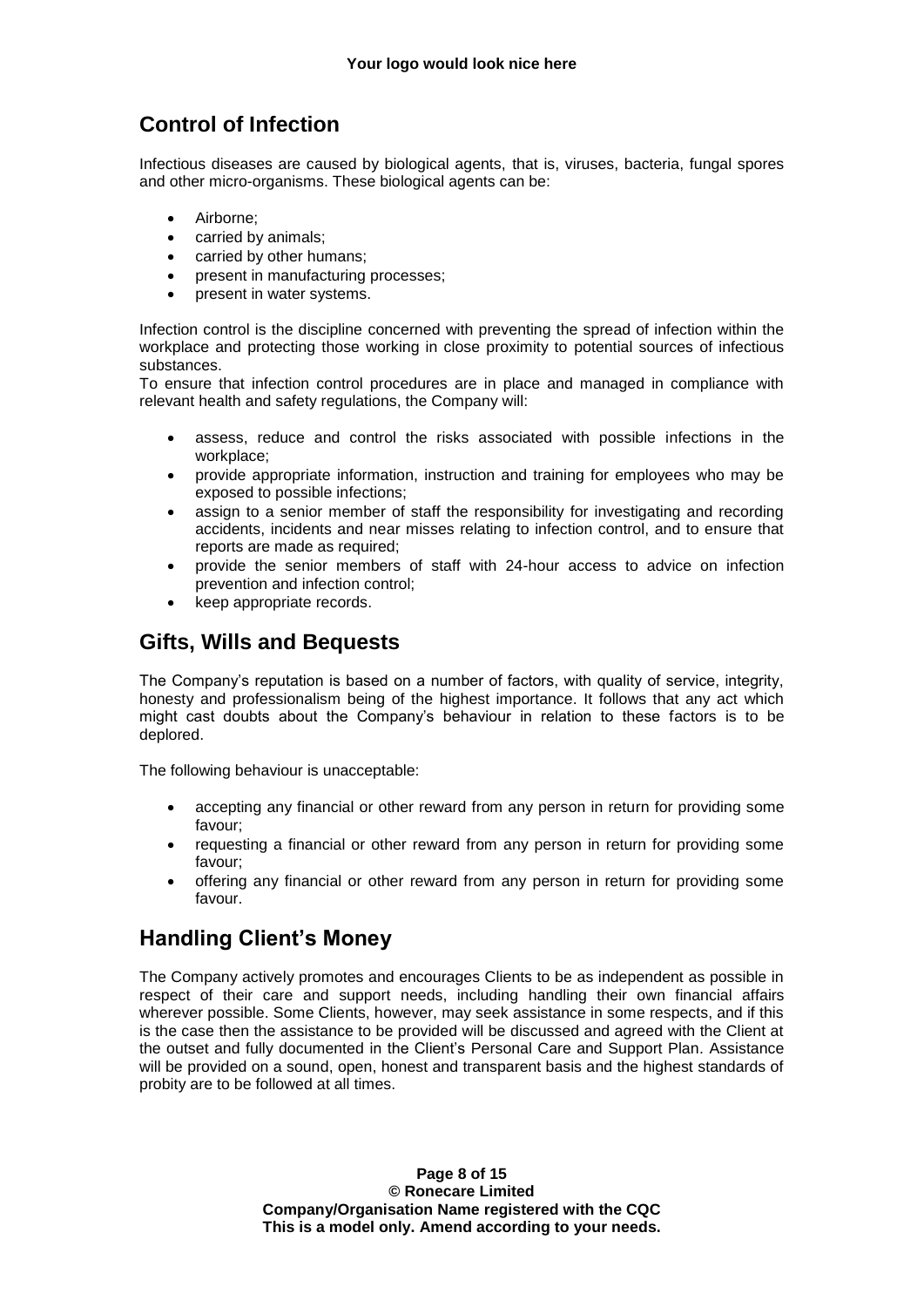First Principles

- 1. The Company will never promote or seek to provide assistance with handling a Client's finances.
- 2. Any assistance given will be at the request of the Client, in every instance, and fully documented.
- 3. The Client's inability to handle his/her own financial transactions will be reviewed on a regular basis, and the Company will withdraw from providing assistance as soon as the Client wishes.

## **Health and Safety Assessment**

Before commencement of service, the Company will undertake a health and safety assessment of the Client's home in order to identify any specific hazards which may be present, and which may present a risk to your health, safety or welfare. Where hazards are identified then a risk assessment will be completed and where necessary, advice given as to correction and maintenance. The Company will not permit staff to engage in any activity where a hazard is present, and the risk has not been eliminated or reduced to an acceptable level. In some instances, this may require service to be withheld or suspended. You are required to be vigilant at all times regarding health and safety matters, and to report any situation, incident or occurrence which causes you concern.

# **People Moving and Handling**

To ensure that manual handling activities are undertaken safely and that safe systems of work are clearly understood throughout the Company, we will:

- identify all manual handling tasks and situations where there is a risk of injury;
- avoid manual handling tasks, wherever practicable;
- assess and reduce unavoidable risks:
- provide employees with adequate information, instruction and training to enable them to perform their work safely;
- ensure that adequate resources are made available to fulfil the requirements of this policy;

# **Personal Safety**

You generally work alone. Lone working can be satisfying and rewarding, but carries risks. The Company has a significant obligation to do all that it can to protect the safety of its Care and Support Workers whilst carrying out their duties, and its policy on lone working provides a wealth of advice and guidance which will help achieve this aim. The Company employs many lone workers (referred to hereon as Care and Support Workers) who carry out essential tasks within the community. Care and Support Workers are subject to the same risks as any other worker – however for Care and Support Workers the risks are greater, as working alone increases vulnerability. Combine this with the fact that the great majority of Care and Support Workers are female, and in uniform, then the subject of lone working reaches even higher significance, for the Care and Support Worker, and for the Company, which must do all it can to minimise the risks involved, and ensure the health and safety of its employees.

The duty of care owed by the Company to its employees is complimented by the duty each employee has to take reasonable care of themselves and other people affected by their work activities and to co-operate with their employers in meeting their legal obligations. The Company will confirm with each member of staff that from a medical perspective (physical and mental) they are capable of working alone. Where necessary, the advice of a medical practitioner will be sought. The Company will ensure that adequate insurance is arranged to cover the risks involved in lone working.

> **Page 9 of 15 © Ronecare Limited Company/Organisation Name registered with the CQC This is a model only. Amend according to your needs.**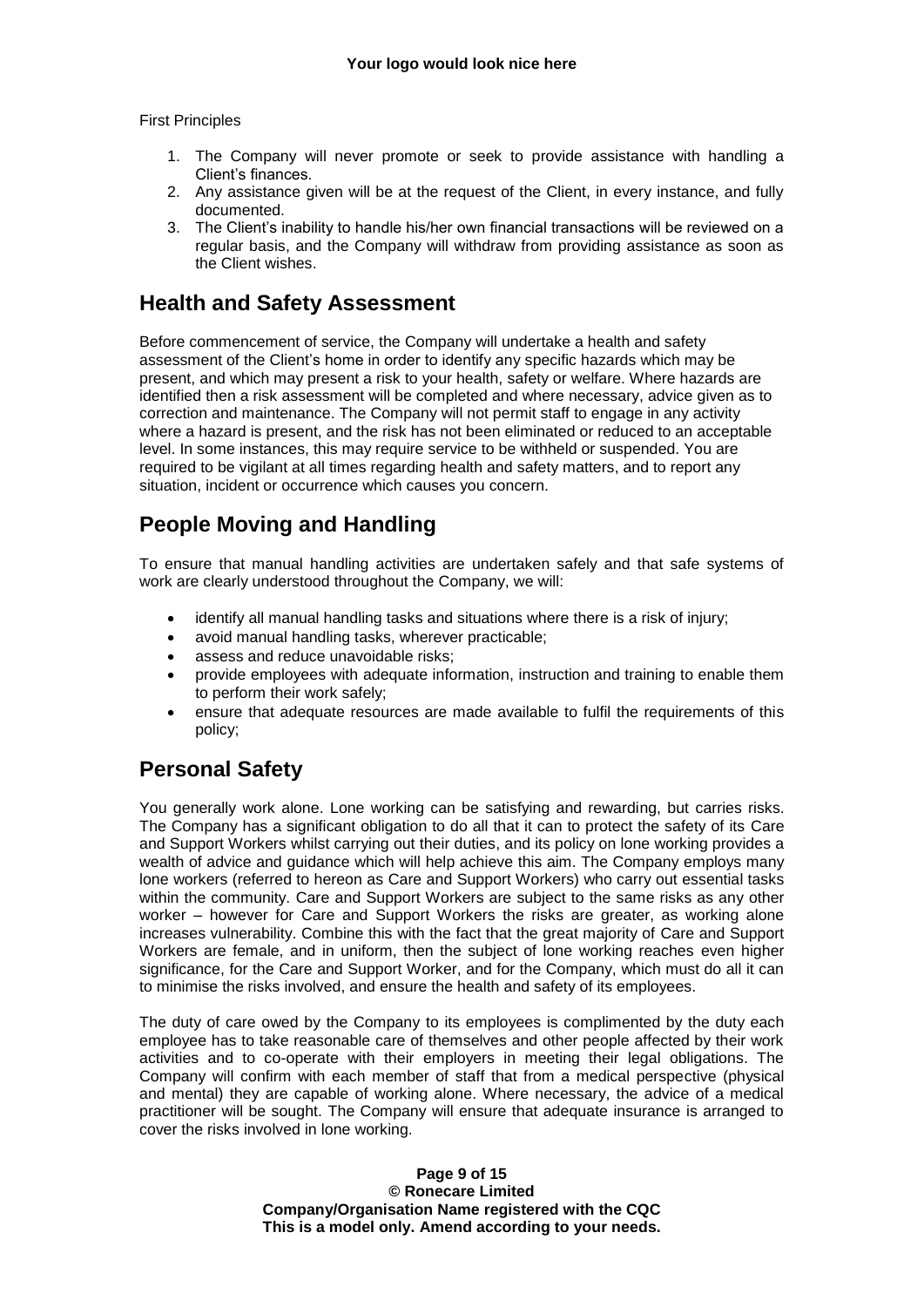# **Protection from Abuse**

The Company understands and fully accepts its responsibility towards protecting the safety and well-being of everyone associated with its operations, including Clients (irrespective of age), staff and suppliers on a non-discriminatory basis.

The Company's policy of zero tolerance towards abuse, maltreatment or neglect of any kind requires everyone who is employed or engaged by the Company to accept a personal responsibility to ensure that any action, by anyone, which may be considered to be abusive is reported without delay in order that it may be properly investigated, and appropriate action taken. Any abusive action by an employee of the Company will result in most cases, in their dismissal and reporting to the appropriate regulatory authorities and possibly the police. The Company's policy on safeguarding will compliment but not override the local multi-Company policies and procedures for tackling abuse which apply to the Company's Clients.

# **Protective Clothing**

Care and Support Workers are instructed to wear disposable protective clothing when undertaking any procedure which might result in the spread of infection, and to dispose of it in accordance with instruction and training.

# **Safe Working Practices**

Risk Assessment is the key to safe working practices. A risk assessment is nothing more than a careful examination of what, in our work and environment, could cause harm to people. It enables us to weigh up whether we have taken enough precautions or should do more to prevent harm.

Risk assessments help us focus on the risks that really matter in our workplaces: the ones with the potential to cause harm. In many instances, straightforward measures can readily control risks. The law does not expect us to eliminate all risk, but we are required to protect people as far as is reasonably practicable. Accidents and ill health can ruin lives and affect our businesses if output is lost, machinery is damaged, insurance costs increase or we have to go to court. There is a general legal requirement to carry out suitable and sufficient risk assessments of all activities undertaken by an organisation. If there are five or more employees and there is a significant risk to the health and safety of those employees, or any others, the risk assessment must be recorded.

To ensure that all activities are undertaken safely in accordance with the risk assessment process the Company will:

- ensure that suitable and sufficient risk assessments are carried out on all risks to the health and safety of our employees that they are exposed to while at work;
- ensure that these risk assessments take into consideration persons not in our employment but who could be affected by risks to their health and safety, arising out of, or in connection with, our undertakings;
- provide such information, instruction, training and supervision as is necessary to ensure all staff undertaking risk assessments understand the process;
- ensure that adequate resources are made available to fulfil the requirements of this policy.

# **Smoking etc. on Duty**

It is the policy of the Company that all our workplaces are smoke-free, and all employees have a right to work in a smoke-free environment. Smoking is prohibited in all enclosed and substantially enclosed premises in the workplace.

> **Page 10 of 15 © Ronecare Limited Company/Organisation Name registered with the CQC This is a model only. Amend according to your needs.**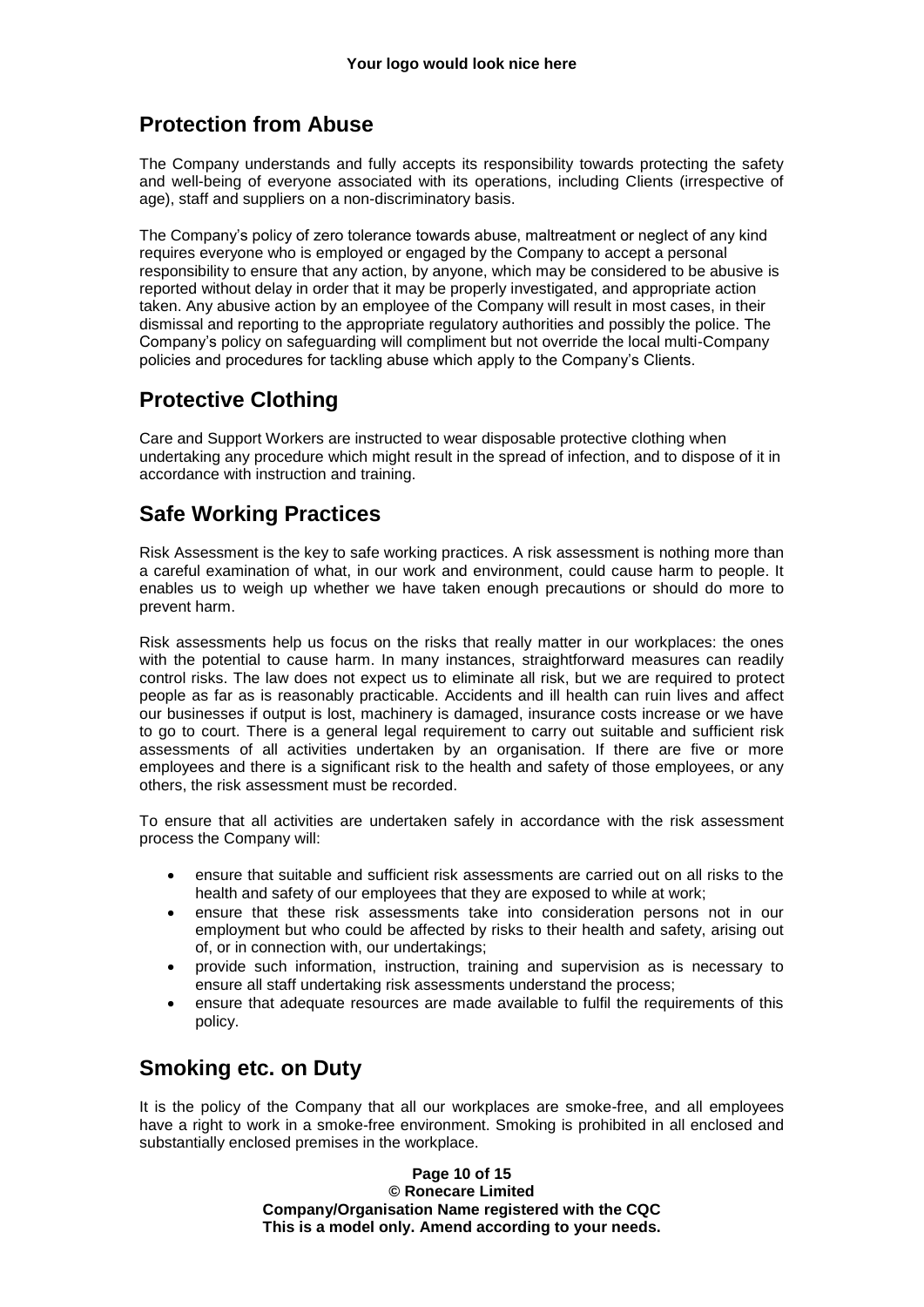This includes Company vehicles. This policy applies to all employees, contractors, consultants, temporary workers, visitors or volunteers. Care and Support Workers employed by the Company are strictly forbidden to smoke in front of Clients and on their premises. Clients are asked that they do not smoke in front of the Company's employees.

#### **Non-compliance**

Disciplinary procedures will be followed if a member of staff does not comply with this policy. Those who do not comply with the smoke-free law may also be liable to a fixed-penalty fine and possible criminal prosecution.



## **Administration of Medicines**

The Company and its Care and Support staff - Understanding our joint responsibilities

We, the Company, will:

- Promote the safe administration of medicines within the service, and ensure that all staff are aware of, understand, and abide by the requirements of its formal policy;
- Underpin the safe and correct administration of medicines by the completion of a Medication Administration Record (commonly abbreviated as a MAR chart), by an appropriately experienced and trained individual, for every Client requiring assistance with the administration of medicines, and this is located in the Client's home.
- Ensure that systems are in place to communicate changes to the MAR chart to those charged with responsibilities for care and support;
- Communicate with other parties involved in the delivery of care and support to the Client so as to promote a seamless service where everyone understands their individual roles and responsibilities, and are advised of changes to a Client's medication needs, and their plan of care and support, etc.
- Evaluate the training needs of all staff delegated with the responsibility for administering medicines to Clients upon entry (induction), and in response to changing needs and circumstances;
- Provide training to satisfy these needs;

## **Autonomy and Independence**

The Company will assess, plan, deliver and review the care and support services it provides to Clients with a view at all times to promoting autonomy and maintaining/increasing independence.

## **Complaints and Suggestions**

The Company strives to achieve the very best outcomes for its Clients all of the time. However, on occasion, things can go wrong, and as such, may be the subject of a complaint. If they do, we need to know about it so we can put it right, learn from our mistakes, and implement organisational, procedural or operational changes so as to reduce the potential for complaints in the future. It is the Company's commitment to:

> **Page 11 of 15 © Ronecare Limited Company/Organisation Name registered with the CQC This is a model only. Amend according to your needs.**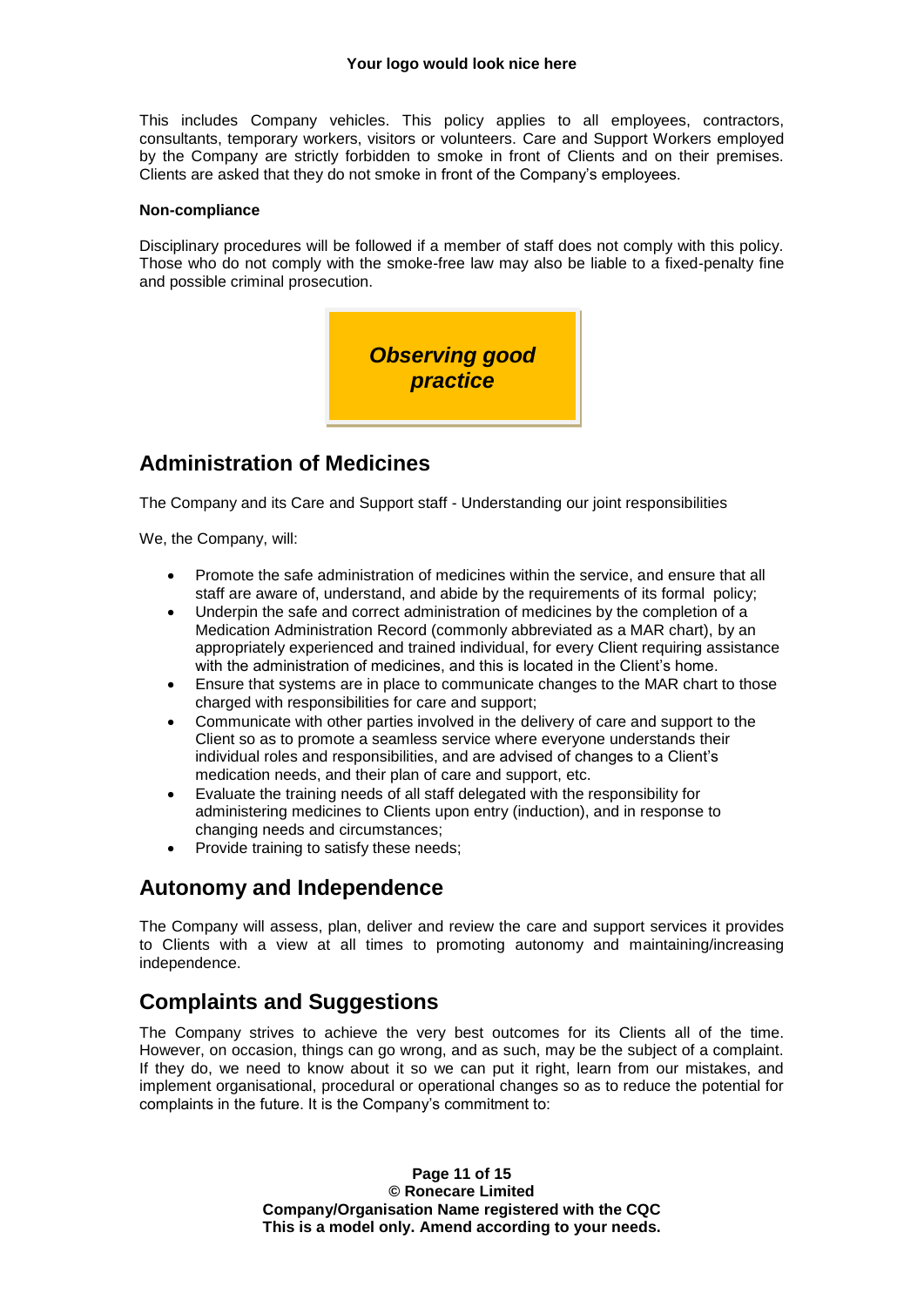- always take complaints seriously and investigate them fairly;
- deal with complaints according to this procedure, unless they are relatively minor;
- treat complaints confidentially;
- never discriminate against a Client for making a complaint;
- ensuring that Clients know of the existence of this policy, and how to make a complaint if they wish to do so.

Complaints may be made directly by Clients, or they may be made on behalf of a Client if the Client is unable or unwilling to undertake the process alone.

# **Confidentiality**

The Company understands and accepts its legal, moral and ethical duty to protect information which is confidential to its Clients, employees and all others with whom it comes into contact during the course of its operations.

The Company makes a commitment to ensuring that personal data, including special categories of personal data is processed in line with GDPR and domestic laws and all its employees conduct themselves in line with this, and other related, policies. In line with GDPR, the Company understands that it will be accountable for the processing, management, regulation, storage and retention of all personal data held in the form of manual records and on computers.

# **Diversity in Care**

The Company is committed to providing employment opportunities and services to Clients on an equal and fair basis, and commits to follow the codes of practice published by the Equality and Human Rights Commission in respect of its legal obligations. These obligations protect people from unlawful behaviour, such as, for example, discrimination, harassment, or victimisation on the grounds of:

- Age;
- Disability:
- Gender reassignment;
- Marriage and civil partnership:
- Pregnancy and maternity;
- Race;
- Religion and belief;
- Sex:
- Sexual orientation.

The above are defined as "protected characteristics", and the Company will seek to establish and maintain fair treatment for everyone who works for the Company, those to whom the Company provides services and those who supply goods and services to the Company. The Company expects everyone associated with the business to behave entirely within the law, and gives zero tolerance to inappropriate behaviour. Everyone must be treated fairly, with dignity and with respect.

The commitment from every employee in the Company to the aims and ideals of fostering equality is fundamental to our success, and any employee who feels that these ideals are not being adequately followed is required to make his/her feelings known without delay so that corrective measures, where necessary, can be implemented. Employees who discriminate unfairly may be subject to disciplinary action and sanction, which may include dismissal

> **Page 12 of 15 © Ronecare Limited Company/Organisation Name registered with the CQC This is a model only. Amend according to your needs.**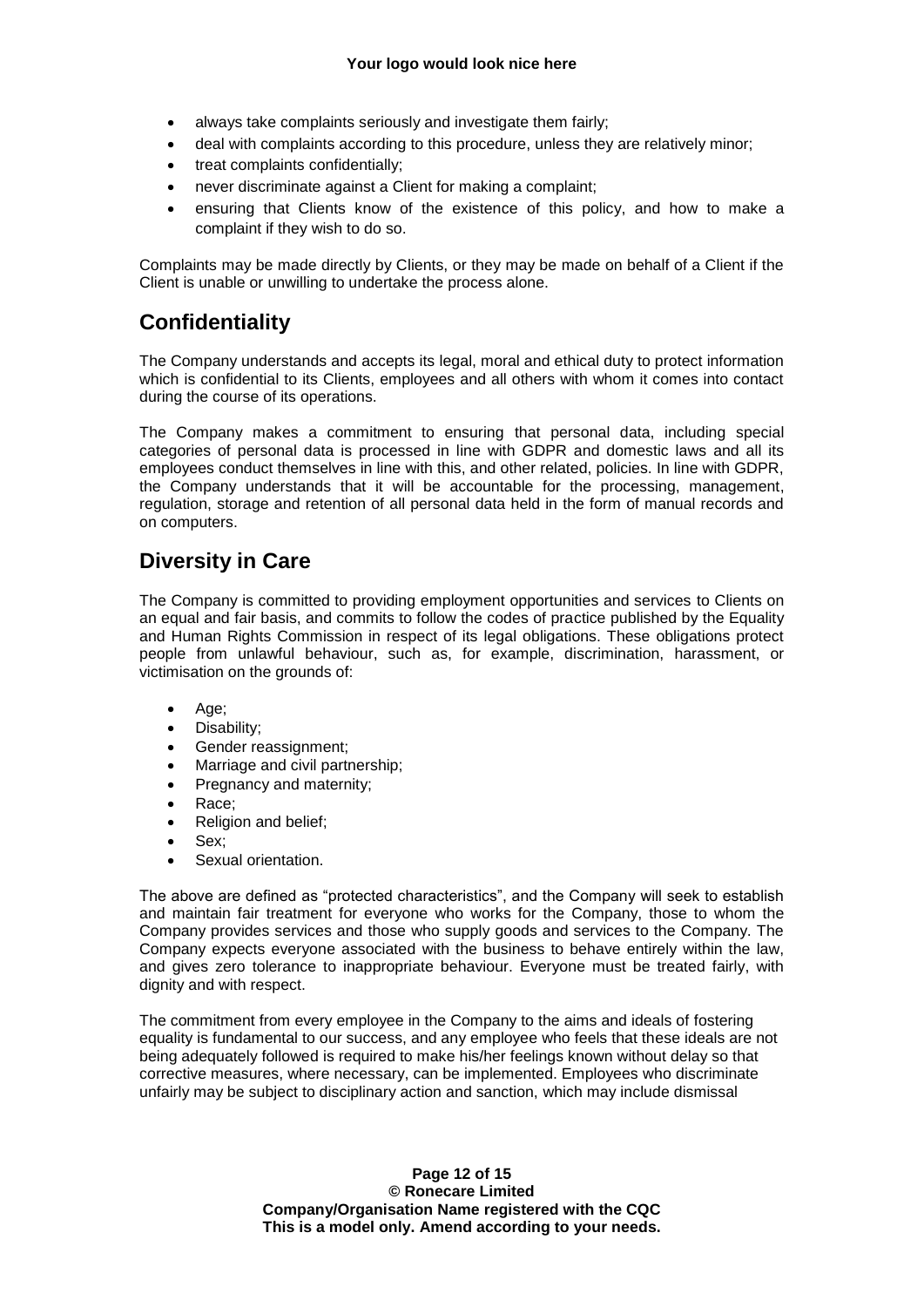# **Dress Code**

The personal appearance and cleanliness of employees makes an important contribution to the Company's reputation and image, as well as supporting high standards of health and safety.

If you are required to wear a Company uniform you must do so at all times during your hours of work. All uniforms must be kept clean, in good condition and worn in a presentable fashion. No item of the Company uniform may be altered without prior approval. You must return your uniform in a reasonable condition on termination of your employment. The Company retains the right to deduct the cost of any uniform that is not returned, or is returned in a damaged condition due to your neglect, from your final pay.

## **Conduct at Work**

The Company's success, image and reputation are heavily influenced by the attitudes and behaviours of its employees.

You must:

- maintain satisfactory standards of performance at work;
- comply with all reasonable management instructions;
- co-operate fully with your colleagues and with management;
- ensure the maintenance of acceptable standards of politeness;
- take all necessary steps to safeguard the Company's public image and preserve positive relationships with all persons and organisations connected to the Company;
- ensure that you behave in a way that does not constitute unlawful discrimination;
- comply with the Company's operating Policies and Procedures.

# **Dignity and Respect**

#### **Dignity and Respect – what it means to the Company and its employees**

The SCIE ten-point Dignity Challenge outlined in their Dignity in Care Guide outlines the key aims in respect of providing a dignified care service, and is endorsed by the Department of Health.

The ten points are:

- 1) Have a zero tolerance of all forms of abuse;
- 2) Support people with the same respect you would want for yourself or a member of your family;
- 3) Treat each person as an individual by offering a personalised service;
- 4) Enable people to maintain the maximum possible level of independence, choice and control;
- 5) Listen and support people and enable them to express their needs and wants;
- 6) Respect people's right to privacy;
- 7) Ensure people feel able to complain without fear of retribution;
- 8) Engage with family members and Care and Support Workers as care partners;
- 9) Assist people to maintain confidence and a positive self-image;
- 10) Act to alleviate people's loneliness and isolation.

The Company will apply the above principles in ensuring that it provides care and support in a dignified, compassionate and respectful manner at all times.

> **Page 13 of 15 © Ronecare Limited Company/Organisation Name registered with the CQC This is a model only. Amend according to your needs.**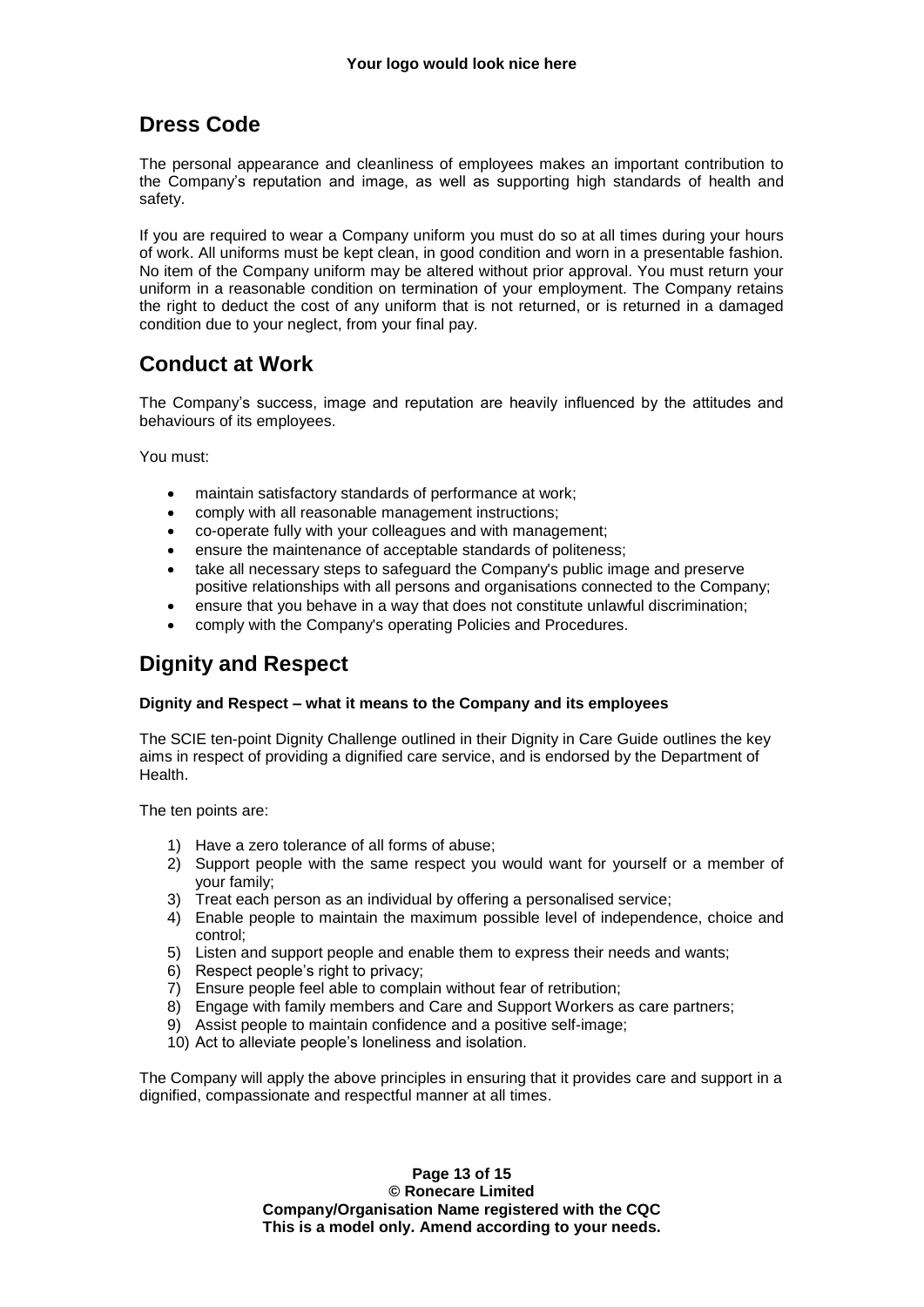# **Whistleblowing**

As an organisation where the highest standards of integrity and trust are expected by our Clients the Company is committed to maintain exemplary levels of honesty, openness and transparency in all its dealings and actions. Therefore, the Company treats unprofessional conduct very seriously, whether it is committed by managers, employees, suppliers or contractors.

It is recognised that an employee may find it difficult to raise concerns of malpractice or misconduct. The Company will provide, however, a means to raise any concerns so that they can be investigated properly, sensitively and in confidence. The Company also recognises the need to ensure any employee is protected from receiving or suffering any disadvantage as a result of raising a concern in good faith.

> **Page 14 of 15 © Ronecare Limited Company/Organisation Name registered with the CQC This is a model only. Amend according to your needs.**